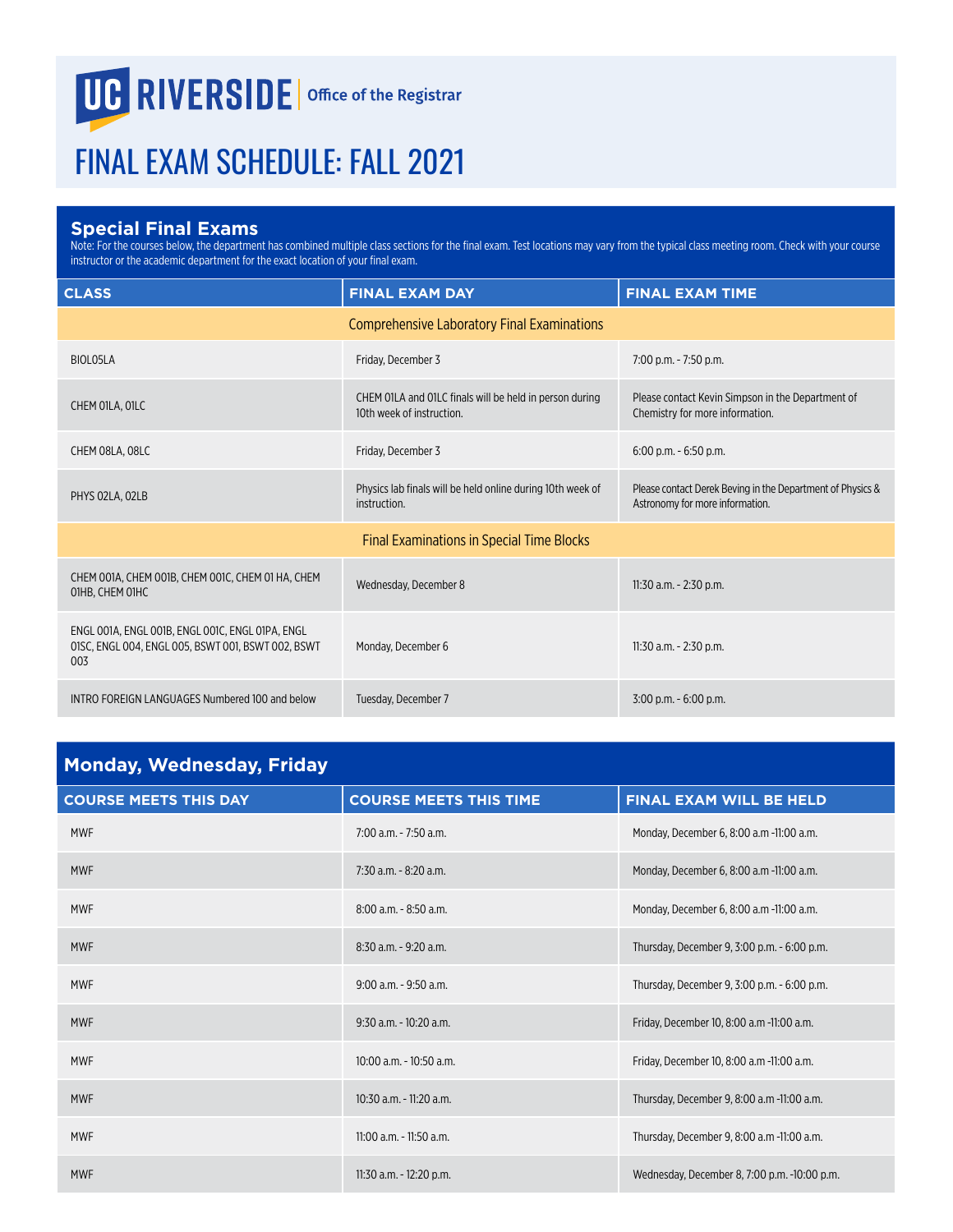| <b>COURSE MEETS THIS DAY</b> | <b>COURSE MEETS THIS TIME</b> | FINAL EXAM WILL BE HELD                      |
|------------------------------|-------------------------------|----------------------------------------------|
| <b>MWF</b>                   | 12:00 p.m. - 12:50 p.m.       | Wednesday, December 8, 7:00 p.m. -10:00 p.m. |
| <b>MWF</b>                   | 12:30 p.m. - 1:20 p.m.        | Thursday, December 9, 7:00 p.m. -10:00 p.m.  |
| <b>MWF</b>                   | $1:00$ p.m. $-1:50$ p.m.      | Thursday, December 9, 7:00 p.m. -10:00 p.m.  |
| <b>MWF</b>                   | $1:30$ p.m. $-2:20$ p.m.      | Tuesday, December 7, 7:00 p.m. -10:00 p.m.   |
| <b>MWF</b>                   | $2:00$ p.m. $- 2:50$ p.m.     | Tuesday, December 7, 7:00 p.m. -10:00 p.m.   |
| <b>MWF</b>                   | $2:30$ p.m. - $3:20$ p.m.     | Monday, December 6, 3:00 p.m. - 6:00 p.m.    |
| <b>MWF</b>                   | $3:00$ p.m. $-3:50$ p.m.      | Monday, December 6, 3:00 p.m. - 6:00 p.m.    |
| <b>MWF</b>                   | $4:00$ p.m. $-4:50$ p.m.      | Wednesday, December 8, 3:00 p.m. - 6:00 p.m. |
| <b>MWF</b>                   | $5:00$ p.m. $-5:50$ p.m.      | Monday, December 6, 7:00 p.m. -10:00 p.m.    |
| <b>MWF</b>                   | $6:00$ p.m. $-6:50$ p.m.      | Friday, December 10, 7:00 p.m. -10:00 p.m.   |
| <b>MWF</b>                   | 7:00 p.m. - 7:50 p.m.         | Friday, December 10, 3:00 p.m. - 6:00 p.m.   |
| <b>MWF</b>                   | $8:00$ p.m. $-8:50$ p.m.      | Friday, December 10, 3:00 p.m. - 6:00 p.m.   |

| <b>Monday, Wednesday</b>     |                               |                                             |
|------------------------------|-------------------------------|---------------------------------------------|
| <b>COURSE MEETS THIS DAY</b> | <b>COURSE MEETS THIS TIME</b> | <b>FINAL EXAM WILL BE HELD</b>              |
| <b>MW</b>                    | 7:30 a.m. - 8:50 a.m.         | Monday, December 6, 8:00 a.m -11:00 a.m.    |
| <b>MW</b>                    | 8:00 a.m. - 9:20 a.m.         | Monday, December 6, 8:00 a.m -11:00 a.m.    |
| <b>MW</b>                    | 9:00 a.m. - 9:50 a.m.         | Thursday, December 9, 3:00 p.m. - 6:00 p.m. |
| <b>MW</b>                    | 9:00 a.m. - 10:20 a.m.        | Thursday, December 9, 3:00 p.m. - 6:00 p.m. |
| <b>MW</b>                    | 9:30 a.m. -10:50 a.m.         | Friday, December 10, 8:00 a.m -11:00 a.m.   |
| <b>MW</b>                    | 10:30 a.m. - 11:50 a.m.       | Thursday, December 9, 8:00 a.m -11:00 a.m.  |
| <b>MW</b>                    | 11:00 a.m. - 12:20 p.m.       | Thursday, December 9, 8:00 a.m -11:00 a.m.  |
| <b>MW</b>                    | 12:00 p.m. - 1:20 p.m.        | Thursday, December 9, 7:00 p.m. -10:00 p.m. |
| <b>MW</b>                    | 12:30 p.m. - 1:50 p.m.        | Thursday, December 9, 7:00 p.m. -10:00 p.m. |
| <b>MW</b>                    | $1:00$ p.m. - $1:50$ p.m.     | Thursday, December 9, 7:00 p.m. -10:00 p.m. |
| <b>MW</b>                    | 1:30 p.m. - 2:50 p.m.         | Tuesday, December 7, 7:00 p.m. -10:00 p.m.  |
| <b>MW</b>                    | 2:00 p.m. - 2:50 p.m.         | Tuesday, December 7, 7:00 p.m. -10:00 p.m.  |
| <b>MW</b>                    | 2:00 p.m. - 3:20 p.m.         | Tuesday, December 7, 7:00 p.m. -10:00 p.m.  |
| <b>MW</b>                    | 3:00 p.m. - 4:20 p.m.         | Monday, December 6, 3:00 p.m. - 6:00 p.m.   |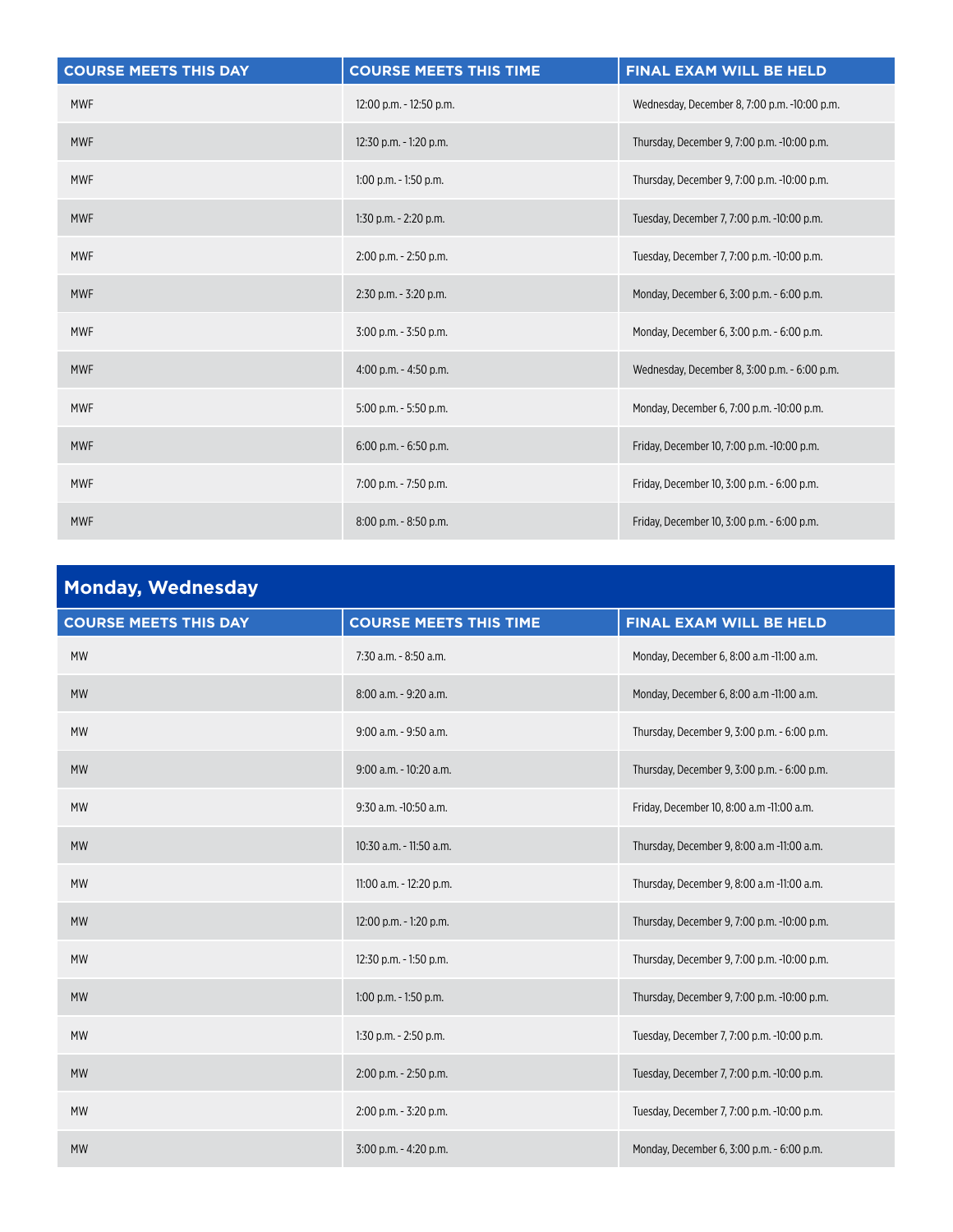| <b>COURSE MEETS THIS DAY</b> | <b>COURSE MEETS THIS TIME</b> | <b>FINAL EXAM WILL BE HELD</b>               |
|------------------------------|-------------------------------|----------------------------------------------|
| <b>MW</b>                    | $3:30$ p.m. $-4:50$ p.m.      | Wednesday, December 8, 3:00 p.m. - 6:00 p.m. |
| <b>MW</b>                    | $5:00$ p.m. $-6:20$ p.m.      | Saturday, December 4, 7:00 p.m. -10:00 p.m.  |
| <b>MW</b>                    | $6:00$ p.m. - 7:50 p.m.       | Friday, December 10, 7:00 p.m. -10:00 p.m.   |
| <b>MW</b>                    | $6:30$ p.m. - 7:50 p.m.       | Friday, December 10, 7:00 p.m. -10:00 p.m.   |
| <b>MW</b>                    | $8:00$ p.m. $-9:20$ p.m.      | Friday, December 10, 3:00 p.m. - 6:00 p.m.   |

| <b>Monday, Friday</b>        |                                                  |                                              |
|------------------------------|--------------------------------------------------|----------------------------------------------|
| <b>COURSE MEETS THIS DAY</b> | <b>COURSE MEETS THIS TIME</b>                    | <b>FINAL EXAM WILL BE HELD</b>               |
| MF                           | 9:30 a.m. - 10:50 a.m.; 8:00 a.m. - 9:20 a.m.    | Thursday, December 9, 3:00 p.m. -6:00 p.m.   |
| MF                           | 12:30 p.m. - 1:50 p.m.; 11:00 a.m. - 12:20 p.m.  | Wednesday, December 8, 7:00 p.m. -10:00 p.m. |
| MF                           | $3:30$ p.m. $-4:50$ p.m.; 2:00 p.m. $-3:20$ p.m. | Monday, December 6, 3:00 p.m. - 6:00 p.m.    |
| MF                           | $6:30$ p.m. $-7:50$ p.m.; 5:00 p.m. $-6:20$ p.m. | Friday, December 10, 7:00 p.m. -10:00 p.m.   |

| <b>Wednesday, Friday</b>     |                               |                                              |
|------------------------------|-------------------------------|----------------------------------------------|
| <b>COURSE MEETS THIS DAY</b> | <b>COURSE MEETS THIS TIME</b> | <b>FINAL EXAM WILL BE HELD</b>               |
| WF                           | $9:00$ a.m. - 10:20 a.m.      | Thursday, December 9, 3:00 p.m. -6:00 p.m.   |
| <b>WF</b>                    | $9:30$ a.m. - 10:50 a.m.      | Friday, December 10, 8:00 a.m -11:00 a.m.    |
| WF                           | 12:00 p.m. - 1:20 p.m.        | Wednesday, December 8, 7:00 p.m. -10:00 p.m. |
| <b>WF</b>                    | $12:30$ p.m. - 1:50 p.m.      | Thursday, December 9, 7:00 p.m. -10:00 p.m.  |
| WF                           | $3:30$ p.m. $-4:50$ p.m.      | Wednesday, December 8, 3:00 p.m. - 6:00 p.m. |
| <b>WF</b>                    | $6:30$ p.m. - 7:50 p.m.       | Friday, December 10, 7:00 p.m. -10:00 p.m.   |
| WF                           | $8:00$ p.m. $-9:20$ p.m.      | Friday, December 10, 3:00 p.m. - 6:00 p.m.   |

| <b>Tuesday, Thursday</b>     |                               |                                             |
|------------------------------|-------------------------------|---------------------------------------------|
| <b>COURSE MEETS THIS DAY</b> | <b>COURSE MEETS THIS TIME</b> | <b>FINAL EXAM WILL BE HELD</b>              |
| <b>TR</b>                    | 7:30 a.m. - 8:50 a.m.         | Tuesday, December 7, 8:00 a.m -11:00 a.m.   |
| <b>TR</b>                    | $8:00$ a.m. $-9:20$ a.m.      | Tuesday, December 7, 8:00 a.m -11:00 a.m.   |
| <b>TR</b>                    | $9:00$ a.m. $-10:20$ a.m.     | Tuesday, December 7, 11:30 a.m. - 2:30 p.m. |
| <b>TR</b>                    | $9:30$ a.m. - 10:50 a.m.      | Tuesday, December 7, 11:30 a.m. - 2:30 p.m. |
| TR                           | $10:30$ a.m. - 11:50 a.m.     | Friday, December 10, 11:30 a.m. - 2:30 p.m. |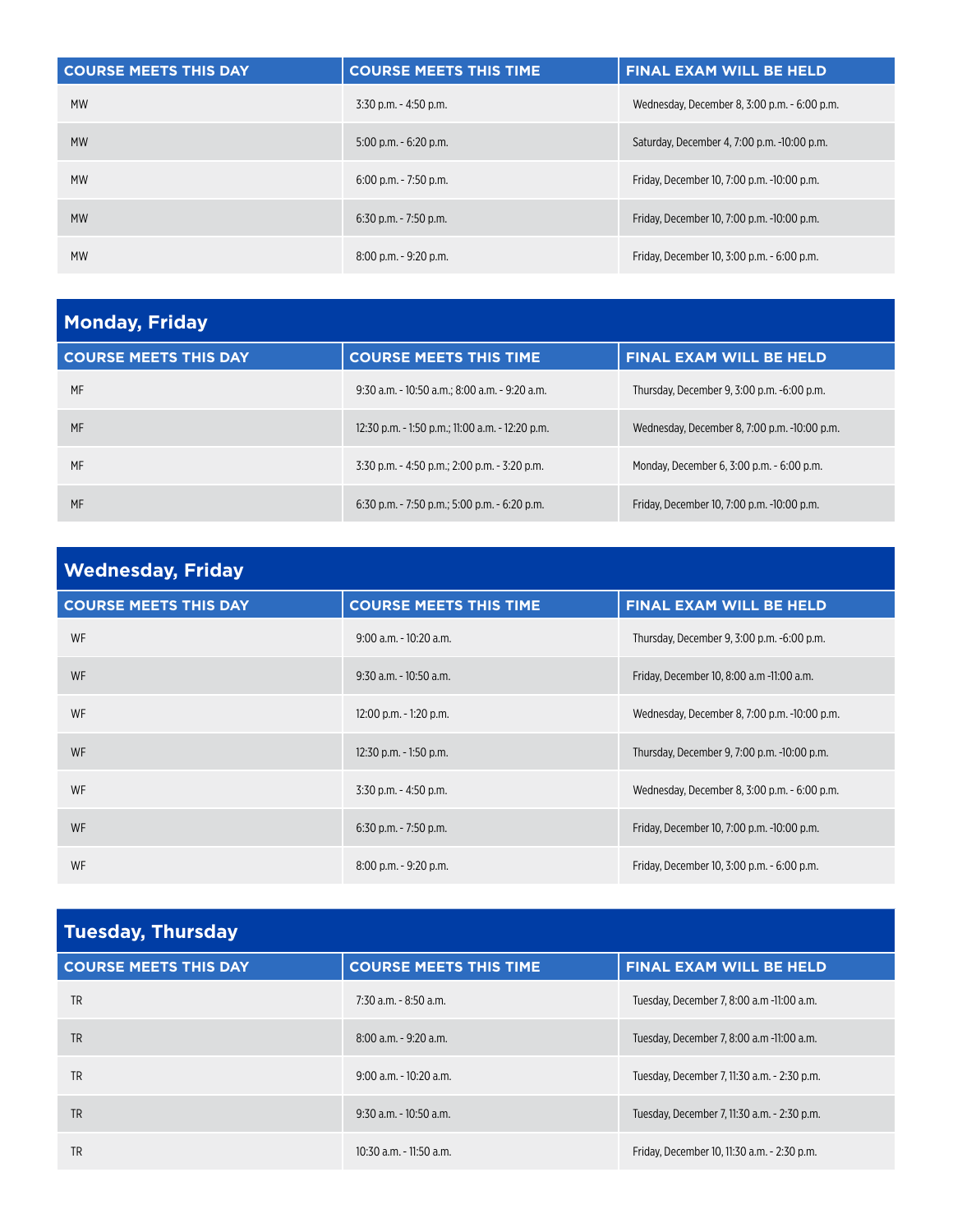| <b>COURSE MEETS THIS DAY</b> | <b>COURSE MEETS THIS TIME</b> | FINAL EXAM WILL BE HELD                      |
|------------------------------|-------------------------------|----------------------------------------------|
| <b>TR</b>                    | 11:00 a.m. - 12:20 p.m.       | Friday, December 10, 11:30 a.m. - 2:30 p.m.  |
| <b>TR</b>                    | 12:00 p.m. - 1:20 p.m.        | Thursday, December 9, 11:30 a.m. - 2:30 p.m. |
| <b>TR</b>                    | 12:30 p.m. - 1:50 p.m.        | Thursday, December 9, 11:30 a.m. - 2:30 p.m. |
| <b>TR</b>                    | $1:00$ p.m. $-2:20$ p.m.      | Thursday, December 9, 11:30 a.m. - 2:30 p.m. |
| <b>TR</b>                    | 1:30 p.m. - 2:50 p.m.         | Wednesday, December 8, 8:00 a.m -11:00 a.m.  |
| <b>TR</b>                    | 2:00 p.m. - 3:20 p.m.         | Wednesday, December 8, 8:00 a.m -11:00 a.m.  |
| <b>TR</b>                    | 2:00 p.m. - 3:50 p.m.         | Wednesday, December 8, 8:00 a.m -11:00 a.m.  |
| <b>TR</b>                    | 3:00 p.m. - 4:20 p.m.         | Saturday, December 4, 8:00 a.m -11:00 a.m.   |
| <b>TR</b>                    | 3:00 p.m. - 5:50 p.m.         | Saturday, December 4, 8:00 a.m -11:00 a.m.   |
| <b>TR</b>                    | 3:30 p.m. - 4:50 p.m.         | Saturday, December 4, 8:00 a.m -11:00 a.m.   |
| <b>TR</b>                    | $5:00$ p.m. $-6:20$ p.m.      | Saturday, December 4, 3:00 p.m. - 6:00 p.m.  |
| <b>TR</b>                    | 6:00 p.m. - 7:20 p.m.         | Saturday, December 4, 3:00 p.m. - 6:00 p.m.  |
| <b>TR</b>                    | 6:30 p.m. - 7:50 p.m.         | Saturday, December 4, 11:30 a.m. - 2:30 p.m. |
| <b>TR</b>                    | 8:00 p.m. - 9:20 p.m.         | Saturday, December 4, 11:30 a.m. - 2:30 p.m. |

| <b>One Day a Week</b>        |                               |                                             |
|------------------------------|-------------------------------|---------------------------------------------|
| <b>COURSE MEETS THIS DAY</b> | <b>COURSE MEETS THIS TIME</b> | FINAL EXAM WILL BE HELD                     |
| M                            | 9:00 a.m. - 11:50 a.m.        | Thursday, December 9, 8:00 a.m -11:00 a.m.  |
| M                            | 9:30 a.m. - 12:20 p.m.        | Thursday, December 9, 8:00 a.m -11:00 a.m.  |
| M                            | 10:00 a.m. - 12:50 p.m.       | Thursday, December 9, 8:00 a.m -11:00 a.m.  |
| M                            | $1:00$ p.m. - $3:50$ p.m.     | Tuesday, December 7, 7:00 p.m. -10:00 p.m.  |
| M                            | 5:00 p.m. - 5:50 p.m.         | Monday, December 6, 7:00 p.m. -10:00 p.m.   |
| M                            | 5:00 p.m. - 8:50 p.m.         | Monday, December 6, 7:00 p.m. -10:00 p.m.   |
| $\mathsf{T}$                 | 9:00 a.m. - 11:50 a.m.        | Tuesday, December 7, 11:30 a.m. - 2:30 p.m. |
| $\mathsf{T}$                 | 11:00 a.m. - 1:50 p.m.        | Friday, December 10, 11:30 a.m. - 2:30 p.m. |
| T                            | $1:00$ p.m. - $3:50$ p.m.     | Wednesday, December 8, 8:00 a.m -11:00 a.m. |
| T                            | 2:00 p.m. - 4:50 p.m.         | Wednesday, December 8, 8:00 a.m -11:00 a.m. |
| $\mathsf{T}$                 | $4:00$ p.m. $-6:50$ p.m.      | Saturday, December 4, 3:00 p.m. - 6:00 p.m. |
| W                            | 8:00 a.m. - 8:50 a.m.         | Monday, December 6, 8:00 a.m -11:00 a.m.    |